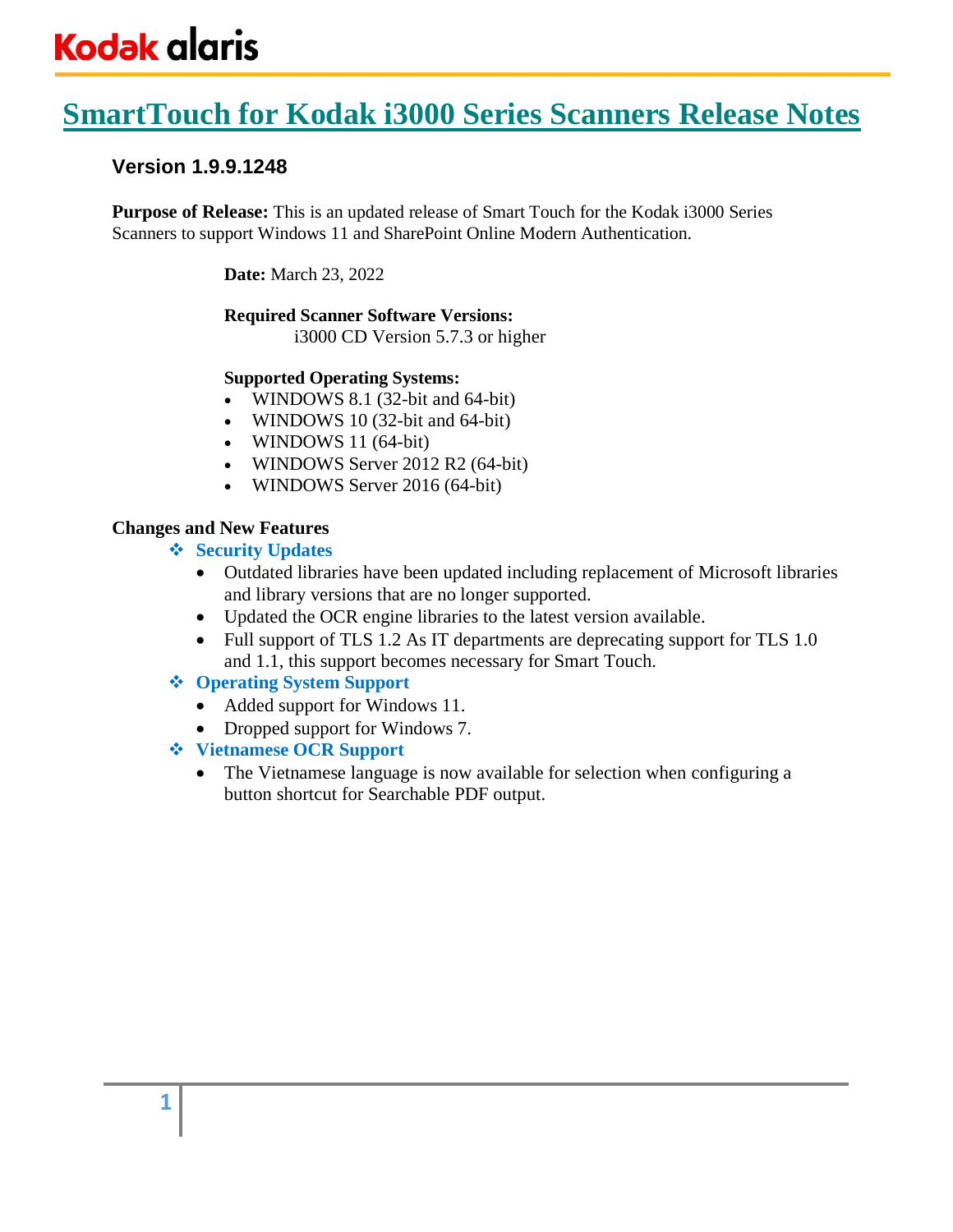# **SmartTouch for Kodak i3000 Series Scanners Release Notes**

### ❖ **SharePoint Online Modern Authentication**

- IT organizations are deprecating support for Basic or Legacy authentication
- Modern Authentication encompasses methods such as **MFA (Multi-Factor Authentication)**

| Task shortcut:                           |                                                                                                                                                 | <u> (१</u> ९        |
|------------------------------------------|-------------------------------------------------------------------------------------------------------------------------------------------------|---------------------|
|                                          | 9. Scan to SharePoint                                                                                                                           | Rename              |
| Scan To                                  | Destination:<br>기다 모양한<br><b>SharePoint Online</b><br>File type:<br><b>PDF</b><br>Folder:<br>C:\Users\50242355\Documents\Smart Touch\e1000\Outp | Settings<br>Browse  |
|                                          | File name format:                                                                                                                               |                     |
|                                          | Barcode and sequence number                                                                                                                     | Ш                   |
| <b>Switch Acd</b>                        | Switch Account                                                                                                                                  | s > SharePoint<br>× |
| <b>Folder</b><br>$\triangleright$ (Share | (S<br>✓<br>Multi-factor authentication                                                                                                          |                     |
|                                          | Site:<br>https://kodakalaris.sharepoint.com/sites/Cap                                                                                           |                     |
|                                          | <b>User Name:</b>                                                                                                                               |                     |
|                                          | Password:                                                                                                                                       |                     |
|                                          | OK<br>Cancel                                                                                                                                    |                     |
|                                          | OK                                                                                                                                              | Cancel              |

- When enabled, no user credentials are required if the user who logged onto the PC **is a domain user on the company network.**
	- o When the first scan session completes, after Smart Touch is launched, the user may see a taskbar pop-up (and window) that will go away on its own



o During this activity, Smart Touch is getting a Token that can be re-used for all subsequent output processing to SharePoint Online for as long as Smart Touch is running or until the PC is rebooted.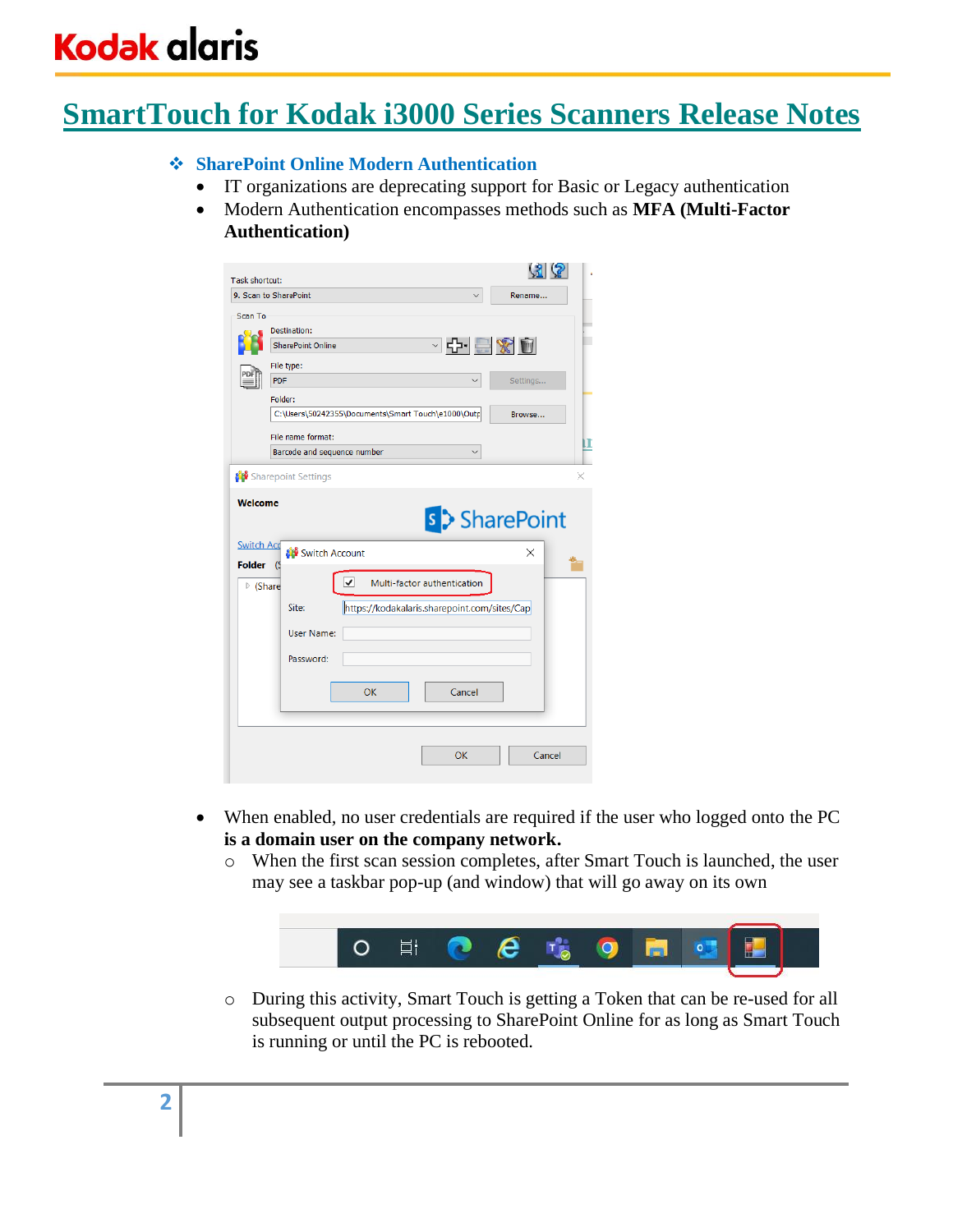# **SmartTouch for Kodak i3000 Series Scanners Release Notes**

• If the user who logged onto the PC **is not a domain user on the company network**, then the user will be required to authenticate before the output to SharePoint Online can complete. For example:



**Problem Reports Fixed**: The following problems have been fixed in this Smart Touch release for the i3000 Series Scanners:

- 1. **CPSOLSTS-789 Unable to output 100 or more documents using bar code separation**
	- When 99 bar code pages or less were scanned at a time, there was no issue. When 100 or more pages were scanned in a single scan session, Smart Touch would display the "Formatting images ..." message and then complete without outputting any of the scanned pages.
- **2. CPSOLSTS-846 Smart Touch can no longer connect to SharePoint Online**
	- **a.** Error message displayed when attempting to configure a button shortcut for SharePoint Online was **"Cloud service unable to connect to URL: ....".**
	- **b.** Smart Touch has been updated to fully support TLS 1.2 and can again connect to SharePoint Online.
- **3. CPSOLSTS-813 Cannot create multiple button shortcuts to different SharePoint Online Document Libraries**
	- **a.** Configuring a second button shortcut to a SharePoint Online document library would automatically change the first button shortcut (which was configured for a different document library) to output to the same document library.

### **Known Issues:**

None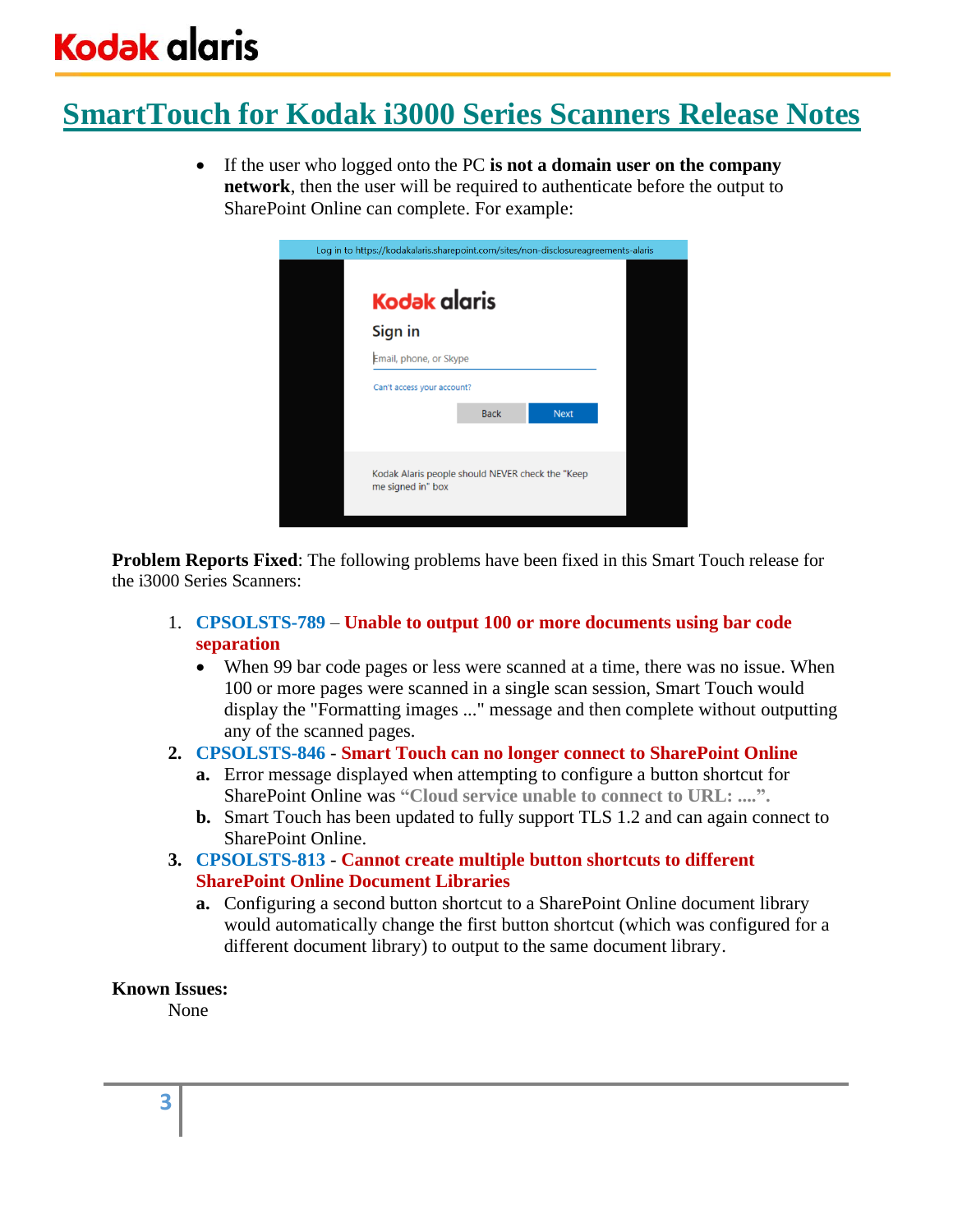# **SmartTouch for Kodak i3000 Series Scanners Release Notes**

### **Version 1.9.8.1179 Summary**

**Purpose of Release:** This is a maintenance release of SmartTouch for internet download of the SmartTouch application for the Kodak i3000 Series Scanners.

**Date:** August 28, 2020

### **Compatible Scanner Versions:**

Host CD 5.5 (WINDOWS drivers)

### **Supported Operating Systems:**

- WINDOWS 7 (32-bit and 64-bit)
- WINDOWS 8 (32-bit and 64-bit)
- WINDOWS 8.1 (32-bit and 64-bit)
- WINDOWS 10 (32-bit and 64-bit)

### **Problem Reports Fixed:**

- 4. **CPSOLSTS-690 Can no longer output to Google Drive**
	- Google Drive output stopped working in Smart Touch versions 1.9.7 and earlier as Google changed the method by which to authenticate to Google Drive.
	- Smart Touch version 1.9.8 or later is now required to scan and output to Google Drive.
	- When upgrading from a previous version of Smart Touch, task shortcuts configured for Google Drive must be re-configured as the user must reauthenticate to their Google Drive.
- 5. **CPSOLSTS-684** The Smart Touch name in the Windows Start Menu is **replaced by inappropriate text (e.g., "NewShortcut16" instead of "Smart Touch")** when installing on a German Windows OS.

#### **Known Issues:**

None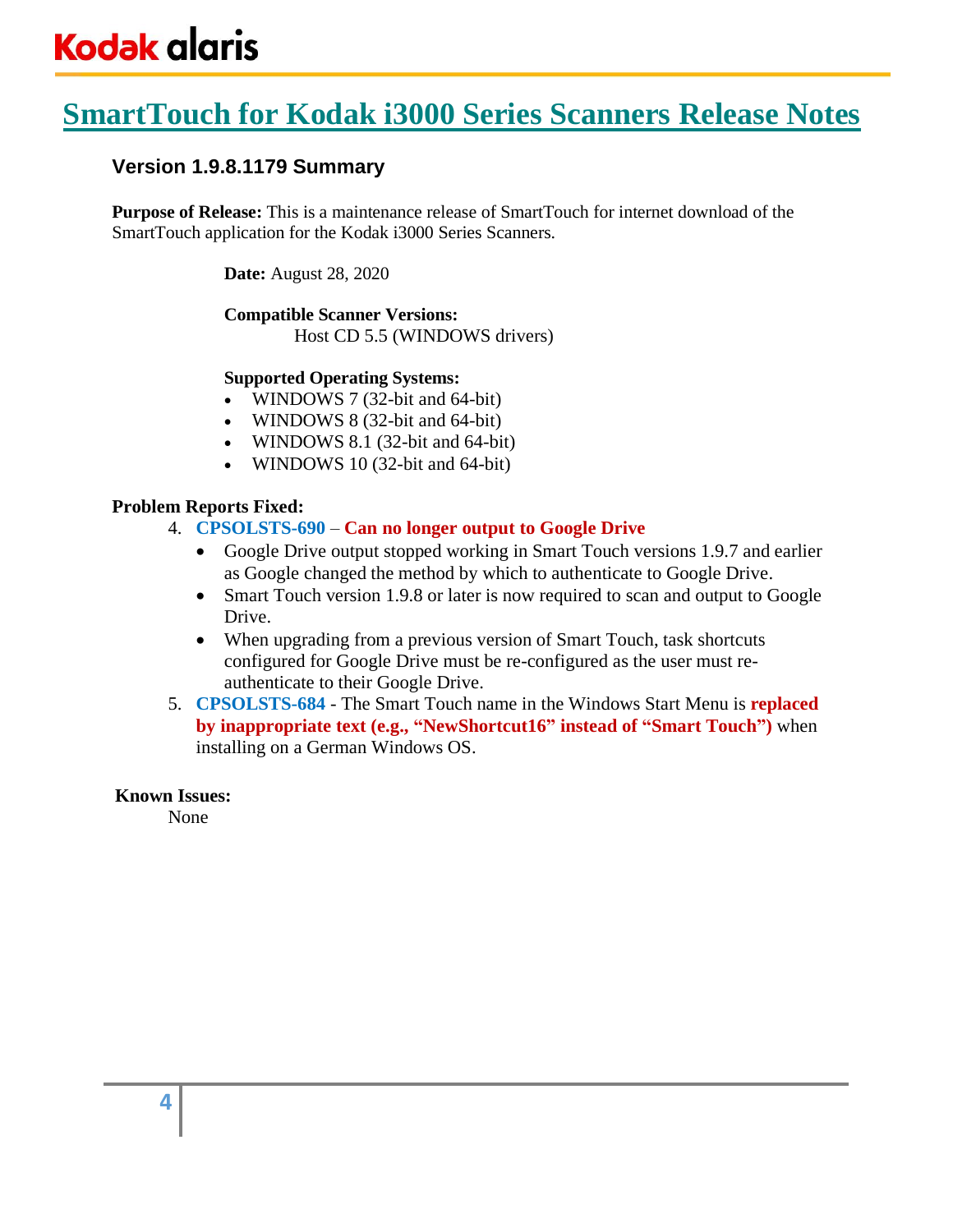# **SmartTouch for Kodak i3000 Series Scanners Release Notes**

## **Version 1.9.7.1045 Summary**

**Purpose of Release:** This is a maintenance release of SmartTouch for internet download of the SmartTouch application for the Kodak i3000 Series Scanners.

**Date:** April 10, 2019

#### **Compatible Scanner Versions:** Host CD 4.01 (WINDOWS drivers)

### **Supported Operating Systems:**

- WINDOWS 7 (32-bit and 64-bit)
- WINDOWS 8 (32-bit and 64-bit)
- WINDOWS 8.1 (32-bit and 64-bit)
- WINDOWS 10 (32-bit and 64-bit)

### **Problem Reports Fixed:**

1. **CPSOLSTS-413** – **"Failed to format images"** error when scanning many documents and outputting all scanned images into one Searchable PDF file. The supported number of images that can be output to one Searchable PDF file, scanned at 200 DPI Black & White, Grayscale, or Color, has been increased to **500 images** (i.e., 250 physical pages scanned in duplex mode or 500 physical pages scanned in simplex mode).

### **Known Issues:**

None

### **NOTES:**

- Running the installer for this latest version of SmartTouch will upgrade an existing installation and keep all current SmartTouch button assignments.
- After upgrading to a 1.9.x release of SmartTouch, if the SmartTouch Import/Export tool was used to replicate SmartTouch settings across multiple PCs, and the option **All users share the same settings** is chosen, the SmartTouch settings will be moved to the following directory on the PC:

*C:\Users\Public\Documents\Smart Touch\i3000*

• **New Installation or Upgrade:** User will be prompted to "Send usage data" or "Do not send usage data". If the user consents during the installation or upgrade of SmartTouch, and the PC has internet access, usage data will be collected via Google Analytics.